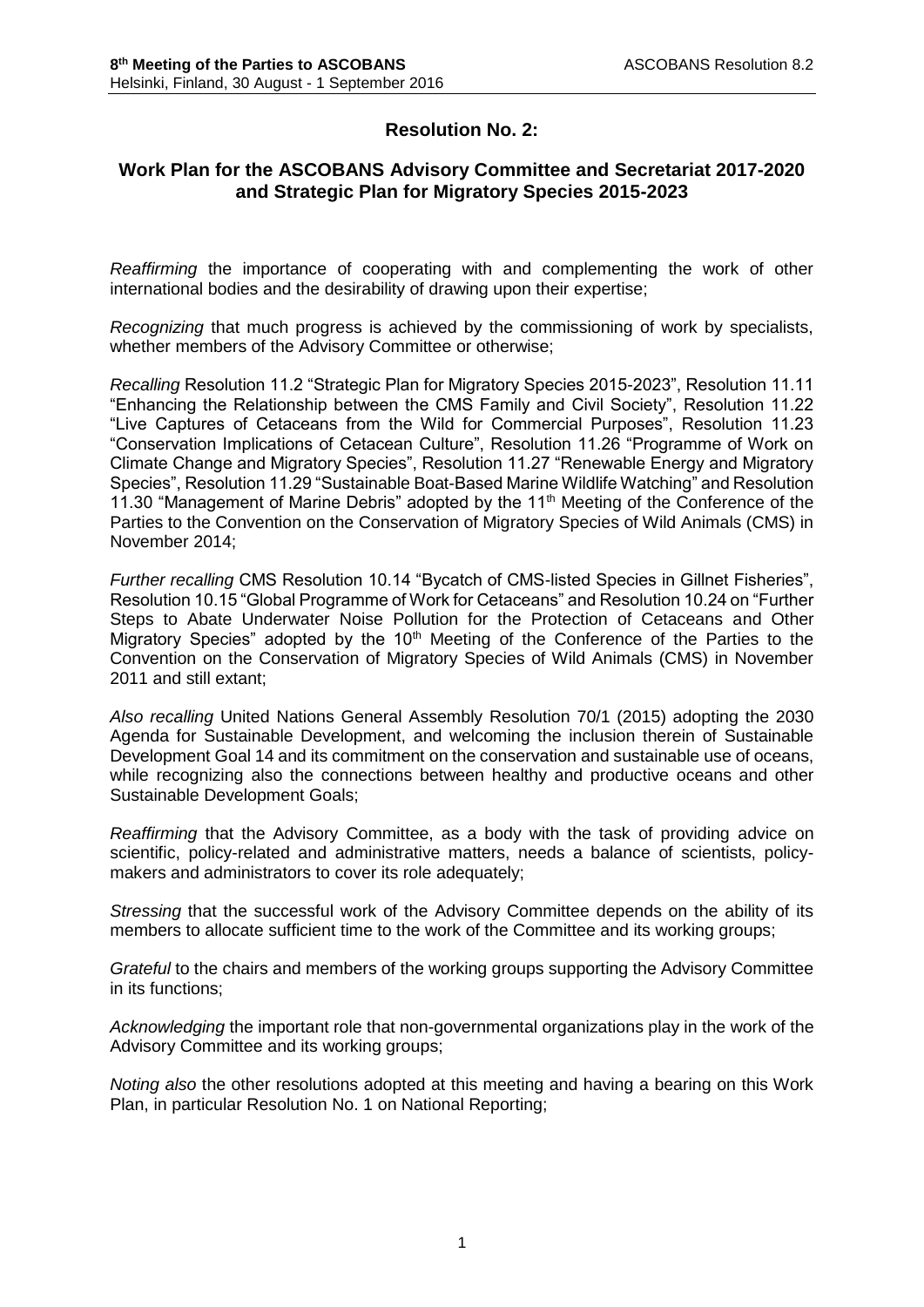# *The Meeting of the Parties to ASCOBANS*

1. *Decides* that, subject to sufficient resources being provided, the Advisory Committee and Secretariat should carry out the Work Plan attached as Annex 1;

2. *Instructs* the Secretariat to provide reports on its progress with the implementation of relevant parts of the Work Plan to each meeting of the Advisory Committee;

3. *Decides* that the Advisory Committee, its working groups and the Secretariat, with respect to the implementation of the activities requested of the Parties, should:

- (a) focus each year's agenda for the Advisory Committee meeting on the issues covered in the Annual National Reports on the previous year, according to the schedule outlined in Resolution No. 1 on National Reporting;
- (b) monitor general developments with respect to other issues at stake, and report if new urgencies arise, including from topic areas considered by the working groups;
- (c) identify for each relevant activity in the Work Plan related work streams of other fora, and strengthen the cooperation and interaction in particular with the European Commission (DG Mare and DG Environment), other international organizations (e.g. ACCOBAMS, CBD, CMS, HELCOM, ICES, IWC, NAMMCO and OSPAR), fishery and other economic sectors and non-governmental organizations;
- (d) encourage co-operation and interaction with non-Party Range States;

4. *Calls upon* Parties to submit meaningful National Reports as outlined in Resolution No. 1 adopted at this meeting in order to enable the Advisory Committee to assess progress with the implementation of the Agreement and make recommendations accordingly;

- 5. *Reiterates* its request that Parties:
	- (a) ensure that all nominated Advisory Committee members and their advisors can allocate time to attend Advisory Committee meetings, to intersessional work, and to participate in intersessional Advisory Committee working groups;
	- (b) continue to ensure where possible suitable expertise within delegations to the Advisory Committee;

6. *Encourages* Parties and relevant non-governmental organizations to support the activities outlined in Annex 1 by means of financial and in-kind contributions;

7. *Adopts* the Strategic Plan for Migratory Species 2015-2023 as appended in Annex 1 to CMS Resolution 11.2;

8. *Urges* Parties and *invites* other States, relevant multilateral bodies, intergovernmental organizations and civil society organizations working towards the conservation of migratory species to integrate the goals and targets of the Strategic Plan within relevant policy and planning instruments, and also to take action to raise awareness of the Plan; and

9. *Urges* Parties to implement the relevant actions agreed in other extant Resolutions adopted by the Meeting of the Parties to ASCOBANS as well as the Conference of the Parties to CMS.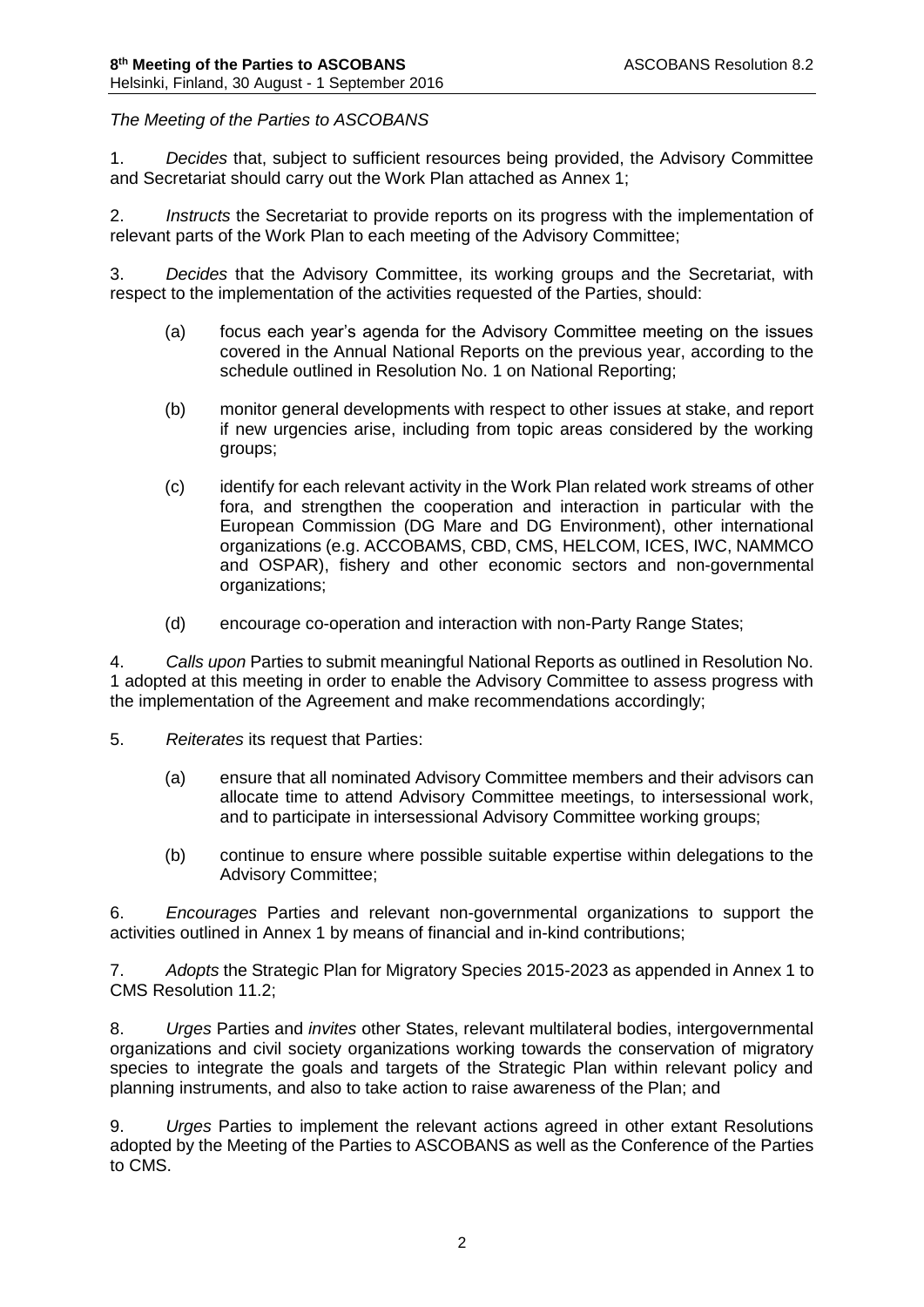# **Annex 1 – ASCOBANS Work Plan 2017-2020**

| <b>WORK PLAN ACTIVITY</b>                                                                                                                                                                                                                                                                                                                                                                                                                                                                                                                                                                                                                                                                                                                                        | <b>LINK TO EXTANT</b><br><b>RESOLUTIONS</b>                                                     | <b>ACTION BY</b>                                     | <b>TIMING</b>       |
|------------------------------------------------------------------------------------------------------------------------------------------------------------------------------------------------------------------------------------------------------------------------------------------------------------------------------------------------------------------------------------------------------------------------------------------------------------------------------------------------------------------------------------------------------------------------------------------------------------------------------------------------------------------------------------------------------------------------------------------------------------------|-------------------------------------------------------------------------------------------------|------------------------------------------------------|---------------------|
| <b>Habitat Conservation and Management</b>                                                                                                                                                                                                                                                                                                                                                                                                                                                                                                                                                                                                                                                                                                                       |                                                                                                 |                                                      |                     |
| <b>Fisheries-related Threats</b>                                                                                                                                                                                                                                                                                                                                                                                                                                                                                                                                                                                                                                                                                                                                 |                                                                                                 |                                                      |                     |
| 1. Review new information on bycatch and associated strandings, bycatch<br>mitigation and monitoring measures, including remote electronic monitoring<br>and any further new techniques as well as local initiatives, and fisheries effort.<br>Make recommendations to Parties and other relevant authorities for further<br>action.                                                                                                                                                                                                                                                                                                                                                                                                                             | 8.3 Jastarnia Plan<br>8.4 Common<br><b>Dolphins</b><br>8.5 Bycatch<br>8.9 Cumulative<br>Impacts | AC (incl. relevant<br><b>Working Groups)</b>         | 2018                |
| 2. Develop a joint working group with ACCOBAMS on bycatch.                                                                                                                                                                                                                                                                                                                                                                                                                                                                                                                                                                                                                                                                                                       | 8.5 Bycatch                                                                                     | AC (incl. Bycatch<br>Working Group) /<br>Secretariat | As soon as possible |
| 3. Review whether the following remain appropriate, bearing in mind the<br>overall objective of the Agreement to achieve and maintain a favourable<br>conservation status for small cetaceans, and to make recommendations to<br>Parties as appropriate:<br>(a) the current maximum annual removal rate of 1.7 per cent of the best<br>available estimate of abundance<br>(b) the current intermediate precautionary aim of reducing bycatch to less<br>than 1 per cent of the best available estimate of abundance<br>(c) the objective of restoring and/or maintaining management units or<br>populations to 80 per cent or more of their carrying capacity<br>(d) the assessment/management units that have been proposed for regularly<br>occurring species. | 8.5 Bycatch<br>5.7 Research<br>5.5 Incidental<br>Take<br>3.3 Incidental<br>Take                 | AC (incl. relevant<br><b>Working Groups)</b>         | 2018                |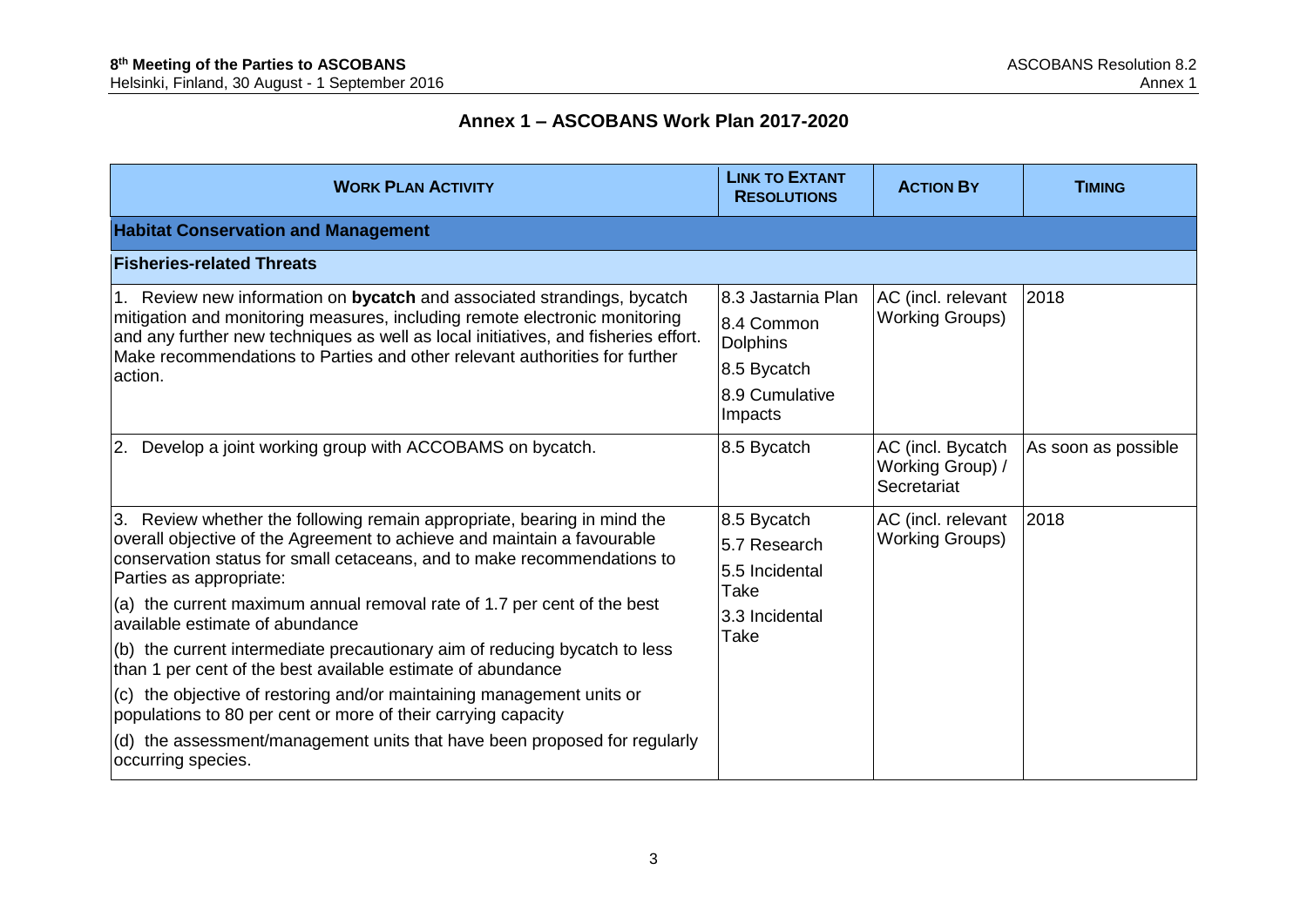| <b>WORK PLAN ACTIVITY</b>                                                                                                                                                                                        | <b>LINK TO EXTANT</b><br><b>RESOLUTIONS</b> | <b>ACTION BY</b>                             | <b>TIMING</b> |
|------------------------------------------------------------------------------------------------------------------------------------------------------------------------------------------------------------------|---------------------------------------------|----------------------------------------------|---------------|
| 4. Make recommendations on appropriate triggers indicating when an<br>environmental limit (an unacceptable interaction) is at risk of being reached or<br>exceeded.                                              | 8.5 Bycatch                                 | AC (incl. relevant<br><b>Working Groups)</b> | 2018          |
| 5. Review new information on resource depletion and its impacts on small<br>cetacean populations. Make recommendations to Parties and other relevant<br>authorities for further action.                          | 8.9 Cumulative<br>Impacts                   | AC (incl. relevant<br><b>Working Groups)</b> | 2018          |
| Disturbance (incl. potential physical impacts)                                                                                                                                                                   |                                             |                                              |               |
| 6. Review new information on <b>underwater noise</b> , its impacts on small                                                                                                                                      | 8.6 Ocean Energy                            | AC (incl. relevant                           | 2017          |
| cetaceans and their prey species, mitigation measures, technological<br>developments, best practices and guidelines. Make recommendations to                                                                     | 8.8 Munitions                               | <b>Working Groups)</b>                       |               |
| Parties and other relevant authorities for further action.                                                                                                                                                       | 8.9 Cumulative<br>Impacts                   |                                              |               |
|                                                                                                                                                                                                                  | 8.11 Noise EIA<br>Guidelines                |                                              |               |
|                                                                                                                                                                                                                  | 6.2 Offshore<br>Construction                |                                              |               |
|                                                                                                                                                                                                                  | 5.4 Adverse<br><b>Effects</b>               |                                              |               |
| 7. Review new information on ocean energy, its impacts on small cetaceans,                                                                                                                                       | 8.6 Ocean Energy                            | AC (incl. relevant                           | 2017          |
| mitigation measures, technological developments, best practices and<br>guidelines. Make recommendations to Parties and other relevant authorities<br>for further action.                                         | 8.9 Cumulative<br>Impacts                   | <b>Working Groups)</b>                       |               |
|                                                                                                                                                                                                                  | 6.2 Offshore<br>Construction                |                                              |               |
|                                                                                                                                                                                                                  | 5.4 Adverse<br>Effects                      |                                              |               |
| 8. Review new information on the cetacean watching industry, impacts on<br>small cetaceans, best practices and guidelines. Make recommendations to<br>Parties and other relevant authorities for further action. | 8.9 Cumulative<br>Impacts                   | AC (incl. relevant<br><b>Working Groups)</b> | 2019          |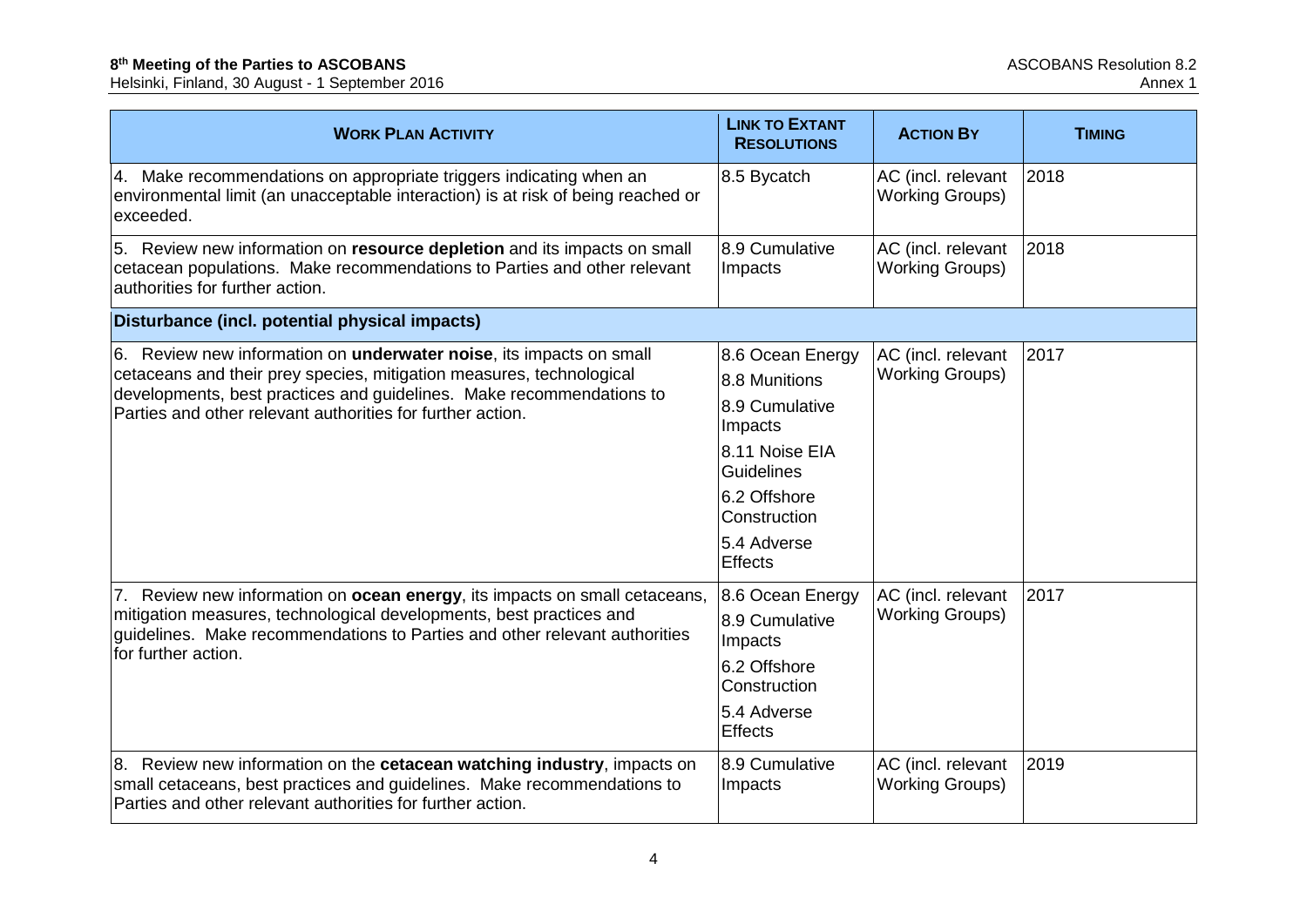| <b>WORK PLAN ACTIVITY</b>                                                                                                                                                                                                                                              | <b>LINK TO EXTANT</b><br><b>RESOLUTIONS</b> | <b>ACTION BY</b>                             | <b>TIMING</b> |
|------------------------------------------------------------------------------------------------------------------------------------------------------------------------------------------------------------------------------------------------------------------------|---------------------------------------------|----------------------------------------------|---------------|
| 9. Review new information on recreational sea use, impacts on small<br>cetaceans, best practices and guidelines. Make recommendations to Parties<br>and other relevant authorities for further action.                                                                 | 8.9 Cumulative<br>Impacts                   | AC (incl. relevant<br><b>Working Groups)</b> | 2019          |
| 10. Review new information on other sources of disturbance, impacts on<br>small cetaceans, best practices and guidelines. Make recommendations to<br>Parties and other relevant authorities for further action.                                                        | 8.9 Cumulative<br>Impacts<br>5.4 Adverse    | AC (incl. relevant<br><b>Working Groups)</b> | 2019          |
|                                                                                                                                                                                                                                                                        | Effects                                     |                                              |               |
| Habitat Change and Degradation (incl. potential physical impacts)                                                                                                                                                                                                      |                                             |                                              |               |
| 11. Review new information on <b>underwater munitions</b> , their impacts on small<br>cetaceans and cetacean habitat, and methods for their environmentally-friendly<br>removal. Make recommendations to Parties and other relevant authorities for<br>further action. | 8.8 Munitions<br>8.9 Cumulative<br>Impacts  | AC (incl. relevant<br><b>Working Groups)</b> | 2017          |
| 12. Review new information on <b>marine debris</b> (ingestion and entanglement),<br>including microplastics, and its impacts on small cetaceans. Make<br>recommendations to Parties and other relevant authorities for further action.                                 | 8.9 Cumulative<br>Impacts                   | AC (incl. relevant<br><b>Working Groups)</b> | 2018          |
| 13. Review new information on other forms of <b>pollution</b> and hazardous<br>substances, and their impacts on small cetaceans and cetacean habitat. Make                                                                                                             | 8.7 PCBs                                    | AC (incl. relevant<br><b>Working Groups)</b> | 2019          |
| recommendations to Parties and other relevant authorities for further action.                                                                                                                                                                                          | 8.9 Cumulative<br>Impacts                   |                                              |               |
|                                                                                                                                                                                                                                                                        | 7.4 Chemical<br><b>Pollution</b>            |                                              |               |
|                                                                                                                                                                                                                                                                        | 5.7 Research                                |                                              |               |
| 14. Review new information on ship strikes and their impacts on small<br>cetaceans. Make recommendations to Parties and other relevant authorities                                                                                                                     | 8.9 Cumulative<br>Impacts                   | AC (incl. relevant<br><b>Working Groups)</b> | 2019          |
| for further action.                                                                                                                                                                                                                                                    | 5.4 Adverse<br><b>Effects</b>               |                                              |               |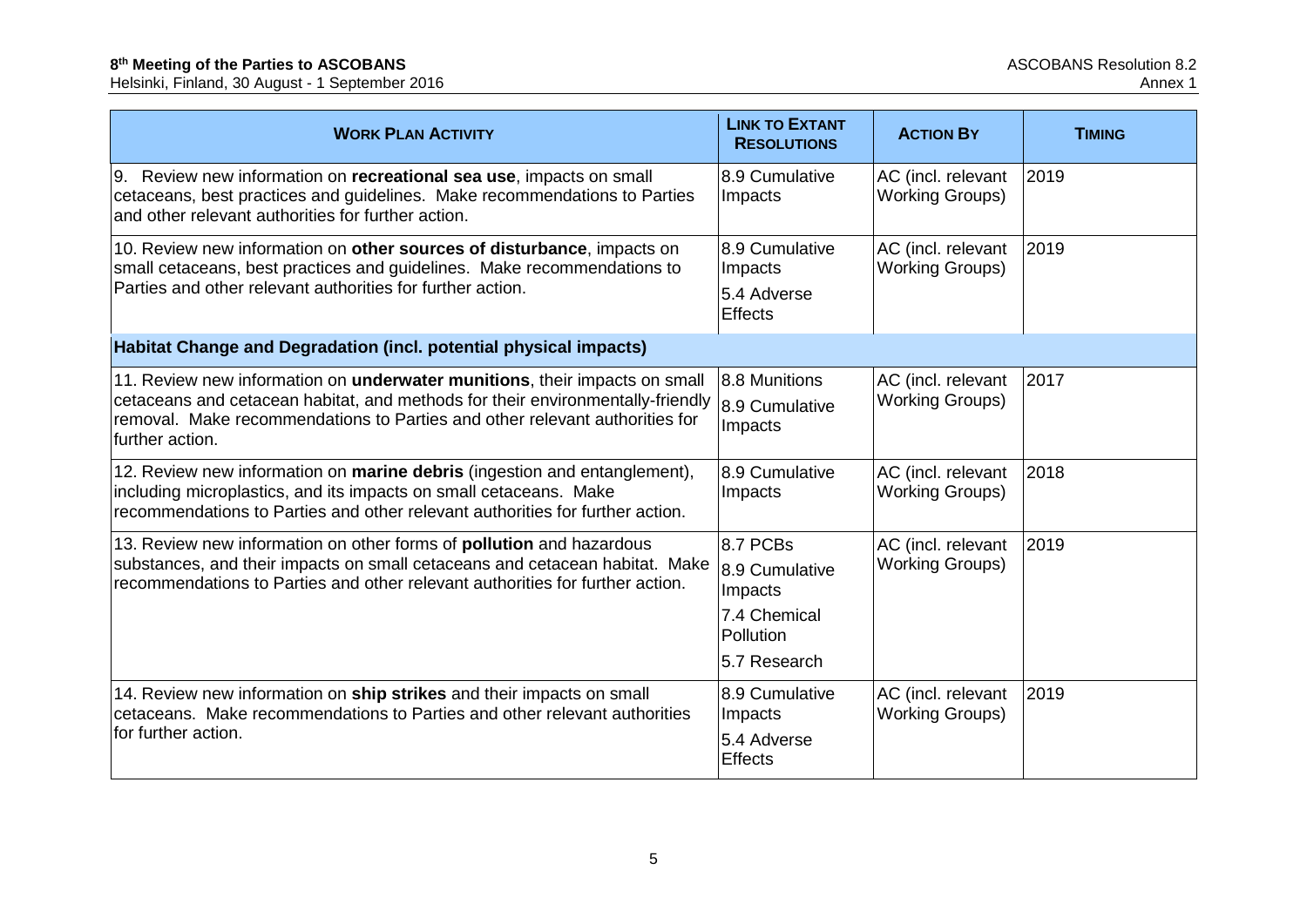| <b>WORK PLAN ACTIVITY</b>                                                                                                                                                                                                                                                                                 | <b>LINK TO EXTANT</b><br><b>RESOLUTIONS</b> | <b>ACTION BY</b>                             | <b>TIMING</b> |
|-----------------------------------------------------------------------------------------------------------------------------------------------------------------------------------------------------------------------------------------------------------------------------------------------------------|---------------------------------------------|----------------------------------------------|---------------|
| 15. Review new information on climate change and ocean acidification, and<br>the impacts these have on small cetaceans, their prey and their habitat. Make<br>recommendations to Parties and other relevant authorities for further action.                                                               | 8.9 Cumulative<br>Impacts                   | AC (incl. relevant<br><b>Working Groups)</b> | 2019          |
| 16. Review new information on physical habitat change, e.g. from<br>construction, and its impacts on small cetaceans, their prey and their habitat.<br>Make recommendations to Parties and other relevant authorities for further<br>action.                                                              | 8.9 Cumulative<br>Impacts                   | AC (incl. relevant<br><b>Working Groups)</b> | 2019          |
| 17. Review new information on any other issues, including emerging issues<br>posing a potential threat, and the impact they have on small cetaceans, their<br>prey and their habitat. Make recommendations to Parties and other relevant<br>authorities for further action.                               | 8.9 Cumulative<br>Impacts                   | AC (incl. relevant<br><b>Working Groups)</b> | 2019          |
| <b>Management of Cumulative Impacts</b>                                                                                                                                                                                                                                                                   |                                             |                                              |               |
| 18. Review best practice approaches to management of cumulative impacts on 8.9 Cumulative<br>small cetaceans and their habitats, such as marine spatial planning. Make<br>recommendations to Parties and other relevant authorities for further action.                                                   | Impacts                                     | AC (incl. relevant<br><b>Working Groups)</b> | 2017          |
| 19. Contribute to the development of risk maps showing the spatial and<br>temporal (by season) distribution of activities that have an impact on<br>cetaceans, including information provided in National Reports, taking into<br>account the work done by other organizations (funding may be required). | 8.1 National<br>Reporting                   | <b>AC</b>                                    | 2020          |
| <b>Area-based Conservation / Marine Protected Areas</b>                                                                                                                                                                                                                                                   |                                             |                                              |               |
| 20. Review best practice approaches to management of marine protected<br>areas for small cetaceans. Make recommendations to Parties and other<br>relevant authorities for further action.                                                                                                                 | 8.1 National<br>Reporting                   | AC (incl. relevant<br><b>Working Groups)</b> | 2019          |
|                                                                                                                                                                                                                                                                                                           | 5.7 Research                                |                                              |               |
| 21. Contribute to the development of a map of MPAs where cetaceans form<br>part of the selection criteria, for the entire ASCOBANS Area, including<br>information provided in National Reports, taking into account the work done by<br>other organizations (funding may be required).                    | 8.1 National<br>Reporting                   | <b>AC</b>                                    | 2020          |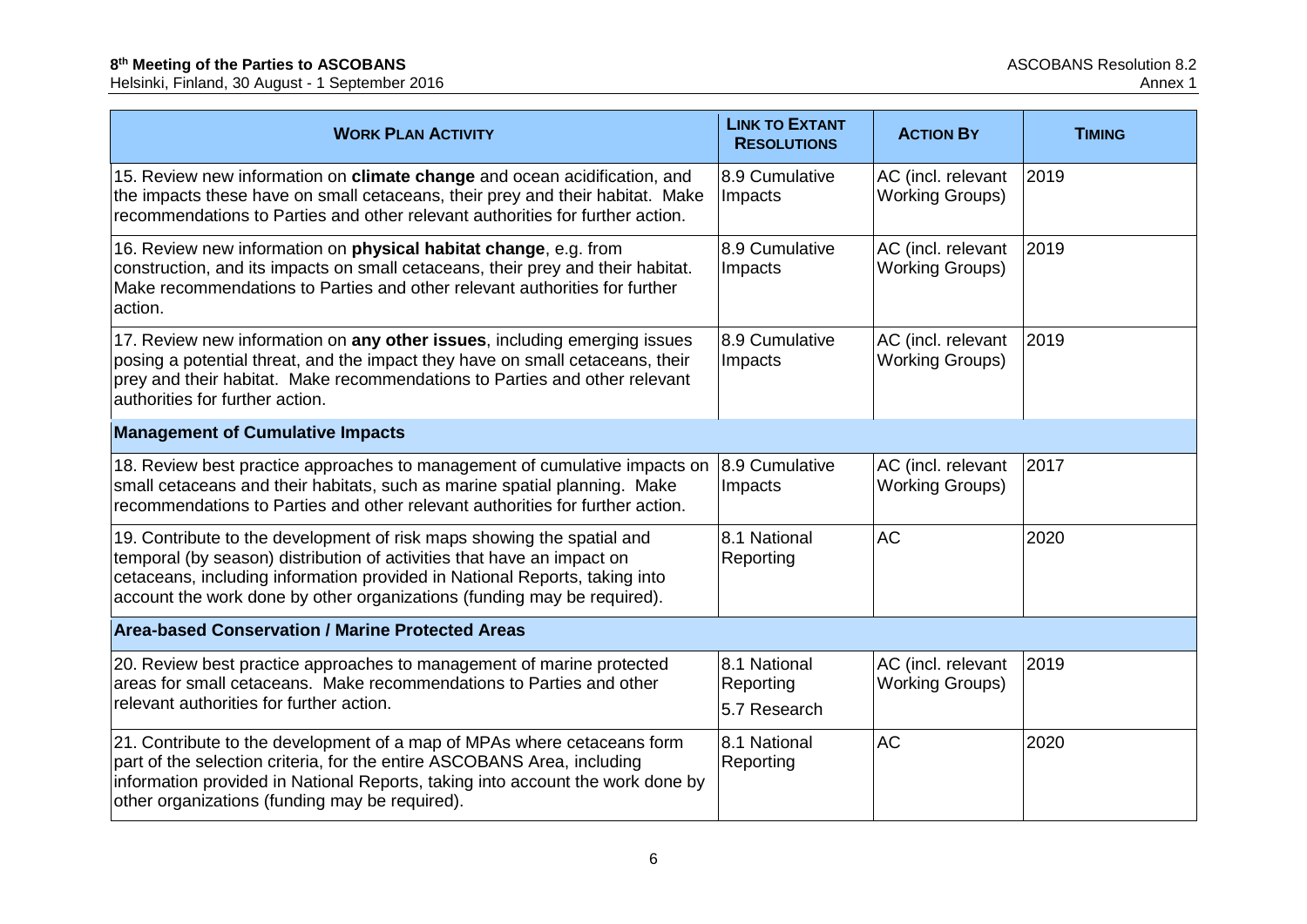| <b>WORK PLAN ACTIVITY</b>                                                                                                                                                                                                                                                                     | <b>LINK TO EXTANT</b><br><b>RESOLUTIONS</b>                                                       | <b>ACTION BY</b>                             | <b>TIMING</b>             |
|-----------------------------------------------------------------------------------------------------------------------------------------------------------------------------------------------------------------------------------------------------------------------------------------------|---------------------------------------------------------------------------------------------------|----------------------------------------------|---------------------------|
| <b>Species Action Plans and Regional Initiatives</b>                                                                                                                                                                                                                                          |                                                                                                   |                                              |                           |
| 22. Evaluate progress in the implementation of the Recovery Plan for Baltic<br>Harbour Porpoises (Jastarnia Plan), establish further implementation priorities,<br>carry out the periodic review of the Plan and promote the implementation of the<br>Plan.                                   | 8.3 Jastarnia Plan<br>7.1 Porpoise<br>Conservation<br>6.1 Jastarnia and<br><b>North Sea Plans</b> | Jastarnia Group                              | At each annual<br>meeting |
| 23. Evaluate progress in the implementation of the Conservation Plan for<br>Harbour Porpoises in the North Sea, establish further implementation priorities,<br>carry out the periodic review of the Plan and promote the implementation of the<br>Plan.                                      | 7.1 Porpoise<br>Conservation<br>6.1 Jastarnia and<br><b>North Sea Plans</b>                       | North Sea Group                              | At each annual<br>meeting |
| 24. Evaluate progress in the implementation of the Conservation Plan for<br>Harbour Porpoises in the Western Baltic, the Belt Seas and the Kattegat,<br>establish further implementation priorities, carry out the periodic review of the<br>Plan and promote the implementation of the Plan. | 7.1 Porpoise<br>Conservation                                                                      | Jastarnia Group                              | At each annual<br>meeting |
| 25. Finalize the Conservation Plan for Common Dolphins and circulate it to the<br>Parties for adoption.                                                                                                                                                                                       | 8.4 Common<br><b>Dolphins</b>                                                                     | <b>AC</b>                                    | 2017                      |
| 26. Review progress and actions in the "Extension Area", maintain or establish<br>collaboration, as appropriate.                                                                                                                                                                              | 8.1 National<br>Reporting<br>7.3 Actions in<br><b>Extension Area</b><br>5.3 Extension of<br>Area  | AC (incl. relevant<br><b>Working Groups)</b> | At each AC meeting        |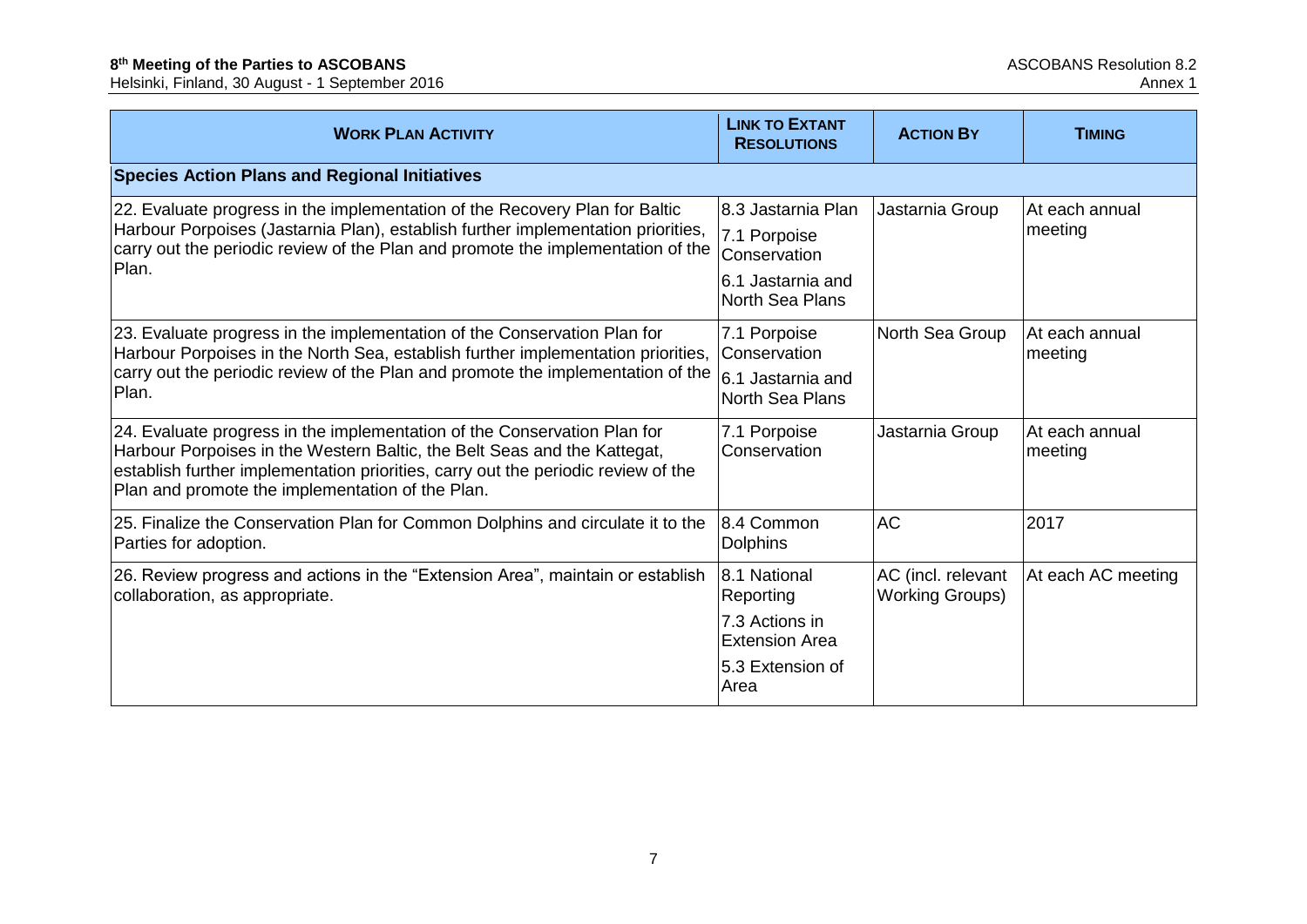| <b>WORK PLAN ACTIVITY</b>                                                                                                                                                                                                                                               | <b>LINK TO EXTANT</b><br><b>RESOLUTIONS</b>                                                      | <b>ACTION BY</b>                             | <b>TIMING</b>      |
|-------------------------------------------------------------------------------------------------------------------------------------------------------------------------------------------------------------------------------------------------------------------------|--------------------------------------------------------------------------------------------------|----------------------------------------------|--------------------|
| <b>Surveys and Research</b>                                                                                                                                                                                                                                             |                                                                                                  |                                              |                    |
| <b>Biological Information</b>                                                                                                                                                                                                                                           |                                                                                                  |                                              |                    |
| 27. Review new information on population size, distribution, structure, life-<br>history parameters and causes of any changes in the ASCOBANS Area of<br>populations of small cetaceans. Make appropriate recommendations to<br>Parties and other relevant authorities. | 8.1 National<br>Reporting<br>5.7 Research                                                        | AC (incl. relevant<br><b>Working Groups)</b> | 2018               |
| <b>Monitoring Programmes</b>                                                                                                                                                                                                                                            |                                                                                                  |                                              |                    |
| 28. Review new information on monitoring programmes relevant for small<br>cetaceans, their prey and their habitat. Make recommendations to Parties and<br>other relevant authorities for further action.                                                                | 8.1 National<br>Reporting<br>5.7 Research                                                        | AC (incl. relevant<br><b>Working Groups)</b> | 2018               |
| <b>Dedicated Surveys and Other Relevant Research</b>                                                                                                                                                                                                                    |                                                                                                  |                                              |                    |
| 29. Review new information on dedicated surveys and other research relevant<br>for small cetaceans, their prey and their habitat. Make recommendations to<br>Parties and other relevant authorities for further action.                                                 | 8.1 National<br>Reporting<br>5.7 Research<br>4.7 Populations<br>3.5 Population<br><b>Studies</b> | AC (incl. relevant<br><b>Working Groups)</b> | 2018               |
| 30. Contribute to the development of maps of survey effort, including<br>information provided in National Reports, taking into account the work done by<br>other organizations where appropriate (funding may be required).                                             | 8.1 National<br>Reporting                                                                        | <b>AC</b>                                    | 2020               |
| <b>Project Funding</b>                                                                                                                                                                                                                                                  |                                                                                                  |                                              |                    |
| 31. Issue call for project proposals when instructed to do so by the Advisory<br>Committee, and conduct consultation on prioritization to the next meeting.                                                                                                             |                                                                                                  | Secretariat                                  | When instructed    |
| 32. Prepare for each meeting of the Advisory Committee an overview of<br>approved activities requiring funding.                                                                                                                                                         |                                                                                                  | Secretariat                                  | At each AC Meeting |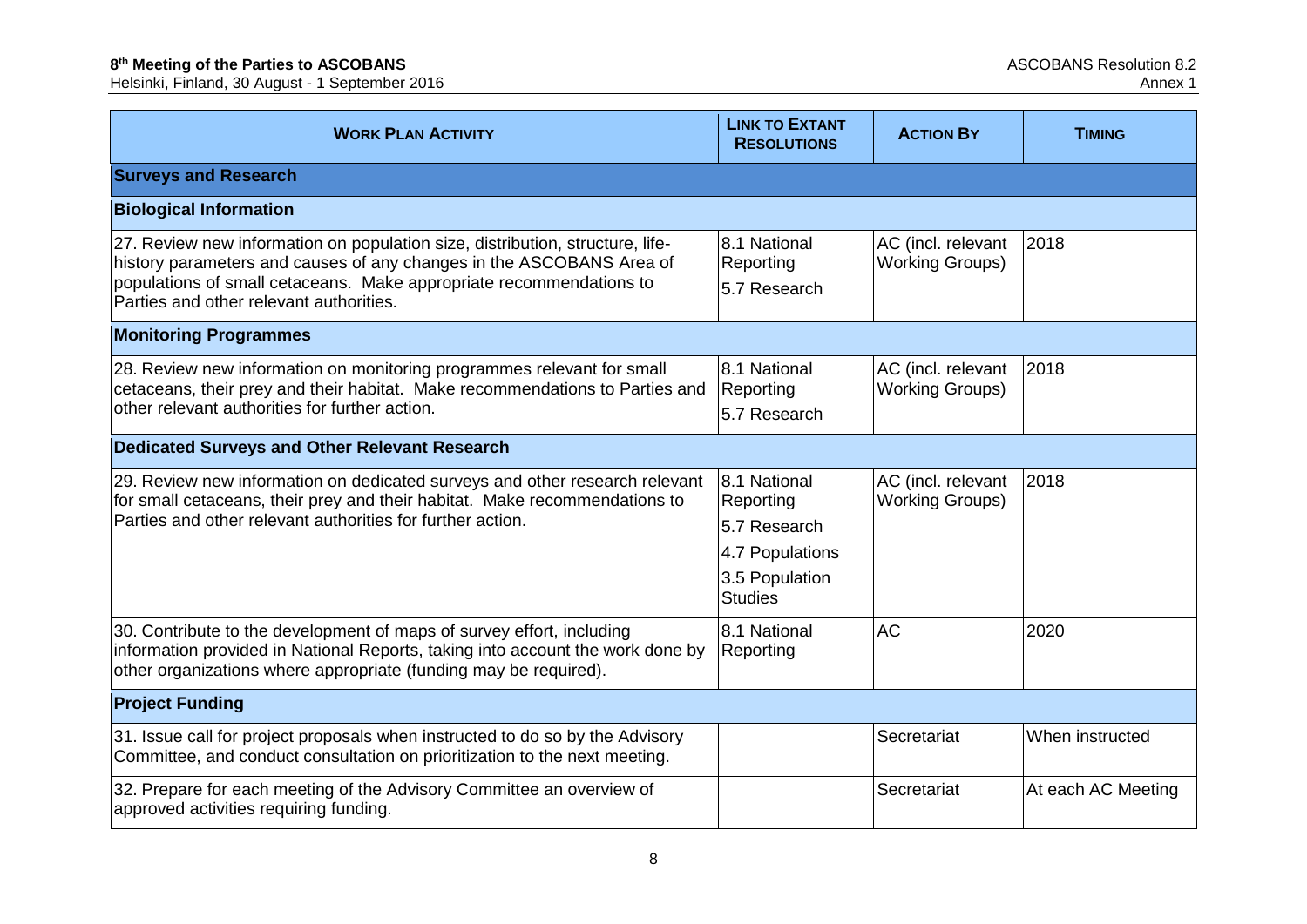| <b>WORK PLAN ACTIVITY</b>                                                                                                                                                                                                                             | <b>LINK TO EXTANT</b><br><b>RESOLUTIONS</b>             | <b>ACTION BY</b>                                              | <b>TIMING</b>                              |
|-------------------------------------------------------------------------------------------------------------------------------------------------------------------------------------------------------------------------------------------------------|---------------------------------------------------------|---------------------------------------------------------------|--------------------------------------------|
| <b>Use of Bycatches and Strandings</b>                                                                                                                                                                                                                |                                                         |                                                               |                                            |
| <b>Stranding Networks</b>                                                                                                                                                                                                                             |                                                         |                                                               |                                            |
| 33. Review new information on the establishment and functionality of stranding<br>networks, especially with a view to facilitating liaison and skill-sharing. Make<br>recommendations to Parties and other relevant authorities for further action.   | 8.10 Stranding<br>Response                              | AC (incl. relevant<br><b>Working Groups)</b>                  | 2018                                       |
| 34. Engage actively in the ongoing work on best practice guidelines for<br>stranding events in the frameworks of the International Whaling Commission<br>and ACCOBAMS.                                                                                | 8.10 Stranding<br>Response                              | AC (incl. relevant<br><b>Working Groups)</b><br>/ Secretariat | Throughout the<br>intersessional<br>period |
| 35. Facilitate development of guidelines for responses to individual or groups<br>of small cetaceans at risk in dangerous circumstances.                                                                                                              | 8.10 Stranding<br>Response                              | AC (incl. relevant<br><b>Working Groups)</b>                  |                                            |
| <b>Strandings</b>                                                                                                                                                                                                                                     |                                                         |                                                               |                                            |
| 36. Review new information provided through the national reports. Make<br>recommendations to Parties and other relevant authorities for further action.                                                                                               | 8.1 National<br>Reporting<br>8.10 Stranding<br>Response | AC (incl. relevant<br><b>Working Groups)</b>                  | 2018                                       |
| 37. Engage actively in the ongoing work on best practice guidelines for<br>necropsies in the frameworks of the International Whaling Commission, the<br>European Cetacean Society and ACCOBAMS.                                                       | 8.10 Stranding<br>Response                              | AC (incl. relevant<br><b>Working Groups)</b><br>/ Secretariat | Throughout the<br>intersessional<br>period |
| 38. Continue monitoring new information on the causes of strandings and<br>mortality of cetaceans, as well as best practice guidance on stranding<br>responses and necropsies, and to make recommendations to Parties as<br>appropriate.              | 8.10 Stranding<br>Response<br>5.7 Research              | AC (incl. relevant<br><b>Working Groups)</b>                  | 2018                                       |
| 39. Contribute to the development of a map showing location and numbers of<br>strandings (both dead and alive), including information provided in National<br>Reports, taking into account the work done by other organizations where<br>appropriate. | 8.1 National<br>Reporting                               | <b>AC</b>                                                     | 2020                                       |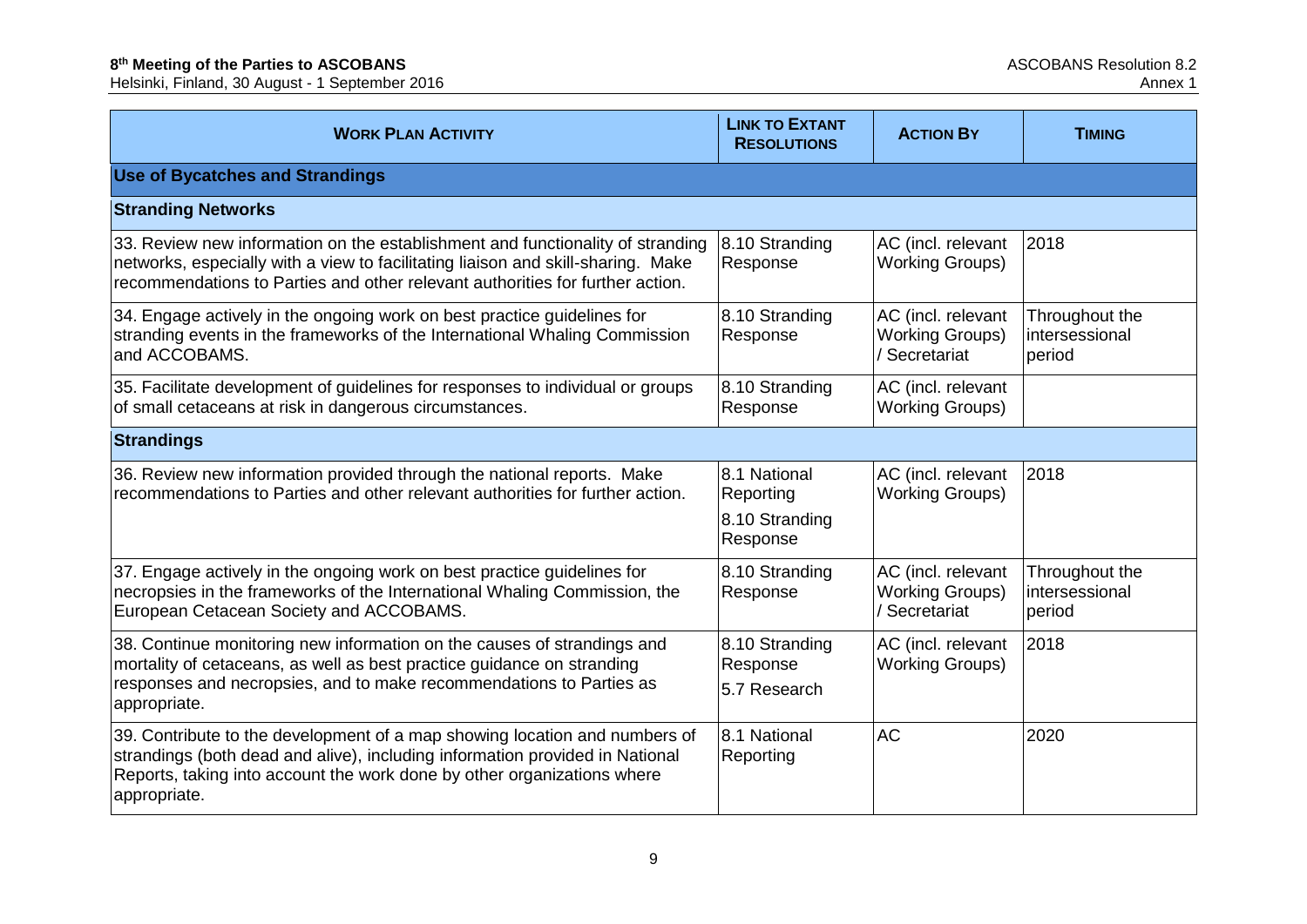| <b>WORK PLAN ACTIVITY</b>                                                                                                                                                                                               | <b>LINK TO EXTANT</b><br><b>RESOLUTIONS</b> | <b>ACTION BY</b>                    | <b>TIMING</b>                              |
|-------------------------------------------------------------------------------------------------------------------------------------------------------------------------------------------------------------------------|---------------------------------------------|-------------------------------------|--------------------------------------------|
| <b>Information and Education</b>                                                                                                                                                                                        |                                             |                                     |                                            |
| Information, Outreach and Education                                                                                                                                                                                     |                                             |                                     |                                            |
| 40. Make efforts to implement the existing (and possible future)<br>Communication, Education and Public Awareness (CEPA) Plan.                                                                                          |                                             | Parties / Partners<br>/ Secretariat | Throughout the<br>intersessional<br>period |
| 41. Review and revise, if necessary, the ASCOBANS Communication,<br>Education and Public Awareness (CEPA) Plan, in alignment with the<br>Communication Strategy for Migratory Species (currently in draft).             |                                             | AC / Secretariat                    | 2019                                       |
| 42. Develop the ASCOBANS website, including the children's website and<br>other information material as needed, aiming to meet the needs of a wide<br>range of target audiences in the languages of the Agreement Area. | 5.8 Education and<br>Promotion              | Secretariat                         | Throughout the<br>intersessional<br>period |
| 43. Support annual celebration of the International Day of the Baltic Harbour<br>Porpoise on the 3 <sup>rd</sup> Sunday in May.                                                                                         | 8.3 Jastarnia Plan                          | Parties / Partners<br>/ Secretariat | Every year                                 |
| 44. Facilitate presentation of the ASCOBANS Outreach and Education Award<br>at MOP9.                                                                                                                                    |                                             | Secretariat / AC                    | 2019                                       |
| 45. Take advantage of attendance at other fora to give presentations or make<br>information available on topics related to ASCOBANS.                                                                                    |                                             | Secretariat /<br>Parties / Partners | Throughout the<br>intersessional<br>period |
| 46. Report on outreach and communication issues to each meeting of the<br>Advisory Committee.                                                                                                                           |                                             | Secretariat                         | At each AC Meeting                         |
| <b>Stakeholder Involvement</b>                                                                                                                                                                                          |                                             |                                     |                                            |
| 47. Work towards strengthening or establishing positive relationships with<br>stakeholders, especially the fishing industry and European fisheries Advisory<br>Councils.                                                |                                             | AC / Secretariat                    | Throughout the<br>intersessional<br>period |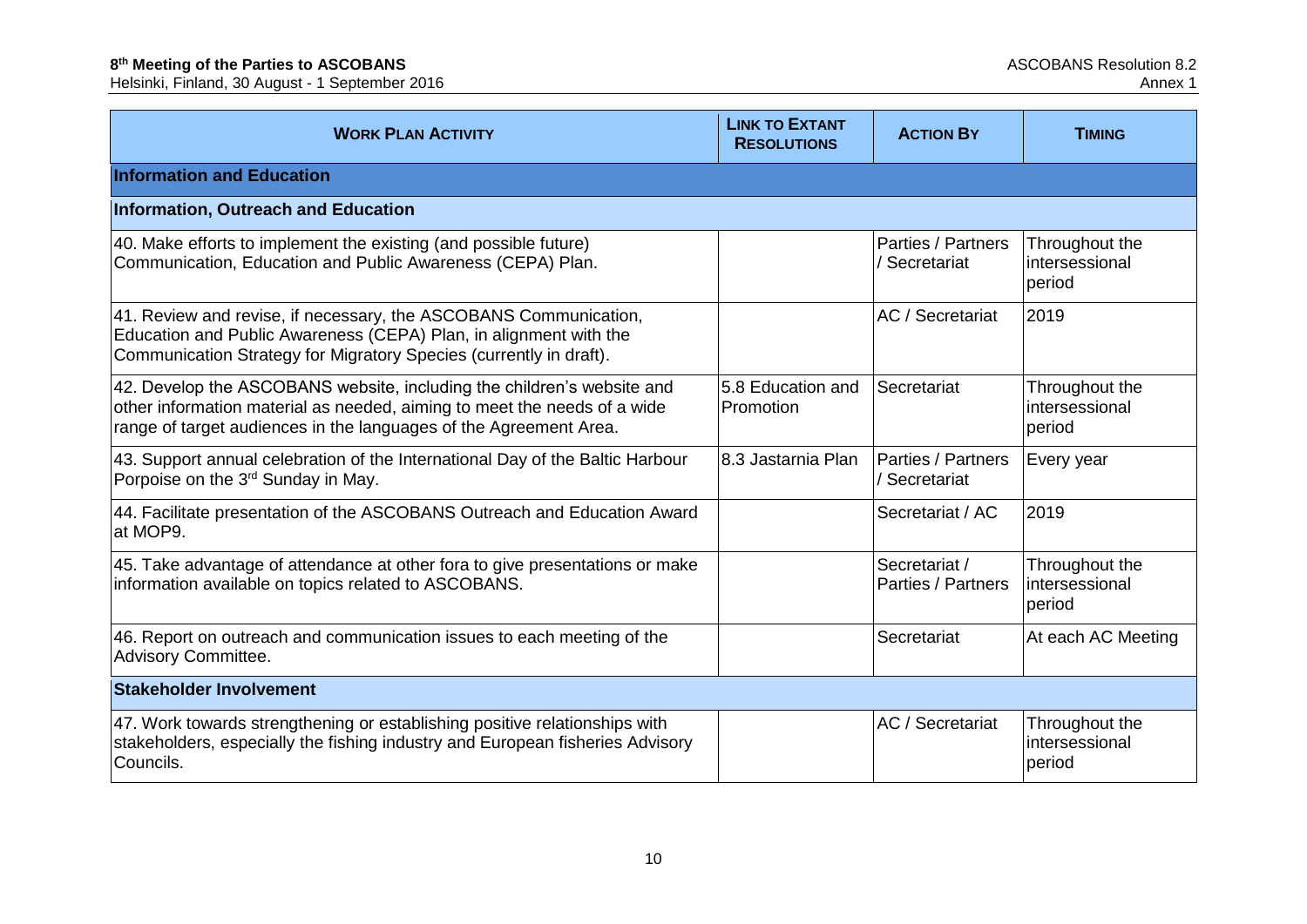| <b>WORK PLAN ACTIVITY</b>                                                                                                                                                                                                                                                                                                                                  | <b>LINK TO EXTANT</b><br><b>RESOLUTIONS</b> | <b>ACTION BY</b> | <b>TIMING</b>                              |
|------------------------------------------------------------------------------------------------------------------------------------------------------------------------------------------------------------------------------------------------------------------------------------------------------------------------------------------------------------|---------------------------------------------|------------------|--------------------------------------------|
| <b>Institutional Issues</b>                                                                                                                                                                                                                                                                                                                                |                                             |                  |                                            |
| <b>Meetings, Working Groups and Workshops</b>                                                                                                                                                                                                                                                                                                              |                                             |                  |                                            |
| 48. Ensure Advisory Committee Meetings are organized as scheduled, with<br>papers circulated one month in advance of the meetings.                                                                                                                                                                                                                         |                                             | Secretariat      | For each AC<br>Meeting                     |
| 49. Arrange for a special session dealing with a species selected by the<br>previous meeting at each meeting of the Advisory Committee, covering issues<br>such as population status and structure, distribution, abundance, life history,<br>threats and pressures, the conservation status and recommendations for<br>research and conservation actions. |                                             | AC / Secretariat | For each AC<br>Meeting                     |
| 50. Organize meetings of regional working groups (Jastarnia Group, North Sea<br>Group) at intervals defined in each group's ToR.                                                                                                                                                                                                                           |                                             | Secretariat      | Throughout the<br>intersessional<br>period |
| 51. Organize workshops including at the annual conferences of the ECS on<br>topics of priority interest to ASCOBANS, funding permitting.                                                                                                                                                                                                                   |                                             | Secretariat      | As instructed                              |
| 52. Support intersessional correspondence working groups as needed.                                                                                                                                                                                                                                                                                        |                                             | Secretariat      | Throughout the<br>intersessional<br>period |
| 53. Seek to secure a host for the 9 <sup>th</sup> Meeting of Parties at least a year in<br>advance of the meeting; otherwise arrange for it to be held in Bonn.                                                                                                                                                                                            |                                             | Secretariat      | 2019                                       |
| <b>Budgetary and Administrative Matters</b>                                                                                                                                                                                                                                                                                                                |                                             |                  |                                            |
| 54. Report on budgetary and administrative issues to each meeting of the<br>Advisory Committee.                                                                                                                                                                                                                                                            |                                             | Secretariat      | At each AC Meeting                         |
| 55. Prepare draft budget options and resolutions on budgetary and<br>administrative issues for consideration at the last meeting of the Advisory<br>Committee prior to MOP9.                                                                                                                                                                               |                                             | Secretariat / AC | 2019                                       |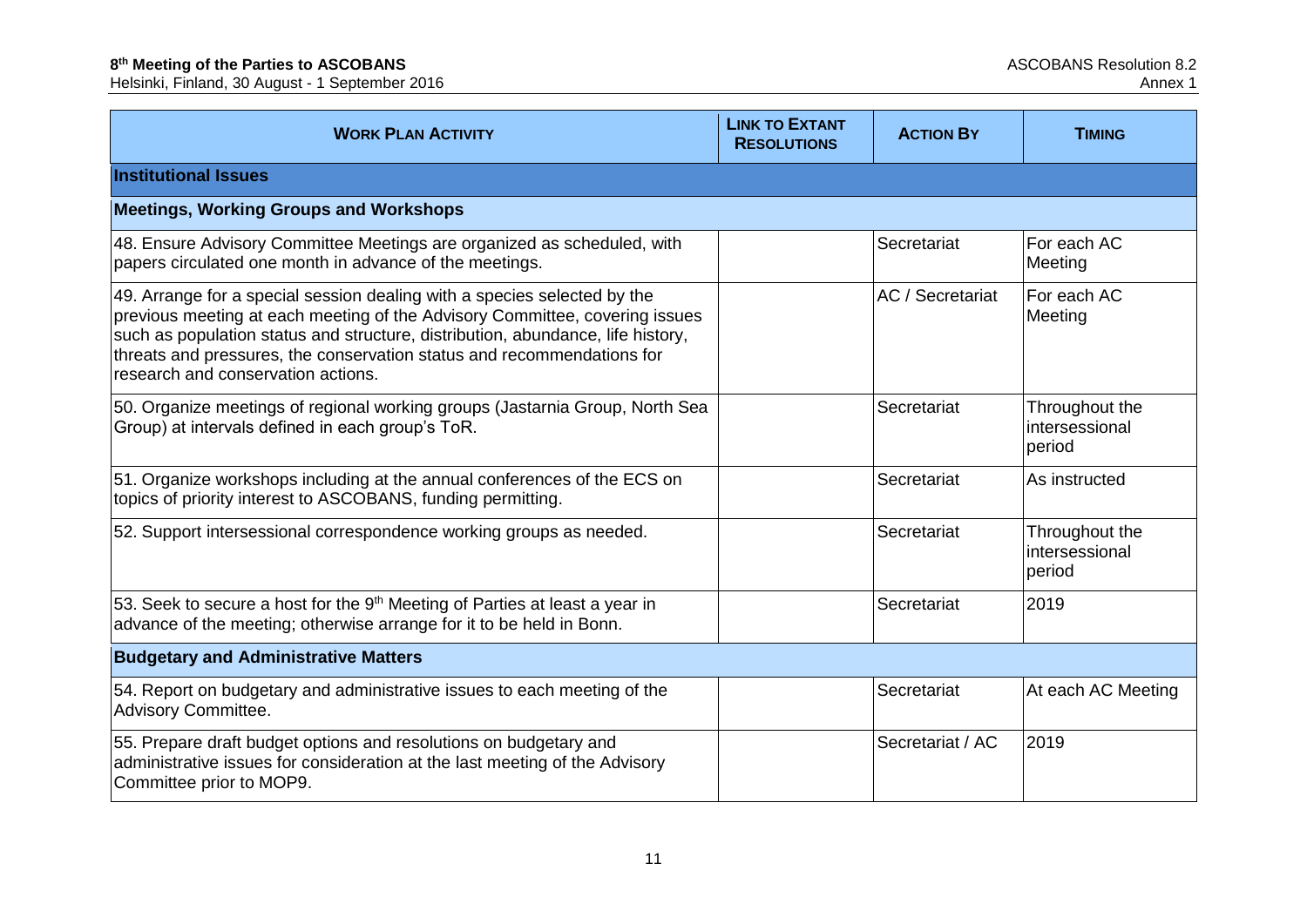| <b>WORK PLAN ACTIVITY</b>                                                                                                                         | <b>LINK TO EXTANT</b><br><b>RESOLUTIONS</b> | <b>ACTION BY</b> | <b>TIMING</b>                              |
|---------------------------------------------------------------------------------------------------------------------------------------------------|---------------------------------------------|------------------|--------------------------------------------|
| 56. Encourage Parties and partner organizations to provide voluntary<br>contributions for projects prioritized by the AC or outreach initiatives. |                                             | Secretariat      | Throughout the<br>intersessional<br>period |
| 57. Develop funding arrangements for projects prioritized by the Advisory<br>Committee and Meeting of Parties.                                    |                                             | Secretariat      | Throughout the<br>intersessional<br>period |
| <b>Cooperation with Other Organizations</b>                                                                                                       |                                             |                  |                                            |
| 58. Identify priorities and improve co-operation between ASCOBANS and<br>institutions of the European Union.                                      |                                             | AC / Secretariat | Throughout the<br>intersessional<br>period |
| 59. Ensure close collaboration with the Secretariats and scientific advisory<br>bodies of the CMS Family on all issues of mutual interest.        |                                             | Secretariat      | Throughout the<br>intersessional<br>period |
| 60. Seek to implement the Strategic Plan for Migratory Species 2015-2023<br>(CMS Resolution 11.2) and consider the development of sub-targets.    |                                             | <b>AC</b>        | Throughout the<br>intersessional<br>period |
| 61. Seek to cooperate closely with CBD, ECS, HELCOM, ICES, IWC,                                                                                   | 8.6 Ocean Energy                            | AC / Secretariat | Throughout the                             |
| NAMMCO, OSPAR, UNCLOS, UNEP and other relevant organizations.                                                                                     | 8.7 PCBs                                    |                  | intersessional<br>period                   |
|                                                                                                                                                   | 8.8 Munitions                               |                  |                                            |
|                                                                                                                                                   | 8.10 Stranding<br>Response                  |                  |                                            |
|                                                                                                                                                   | 5.8 Education and<br>Promotion              |                  |                                            |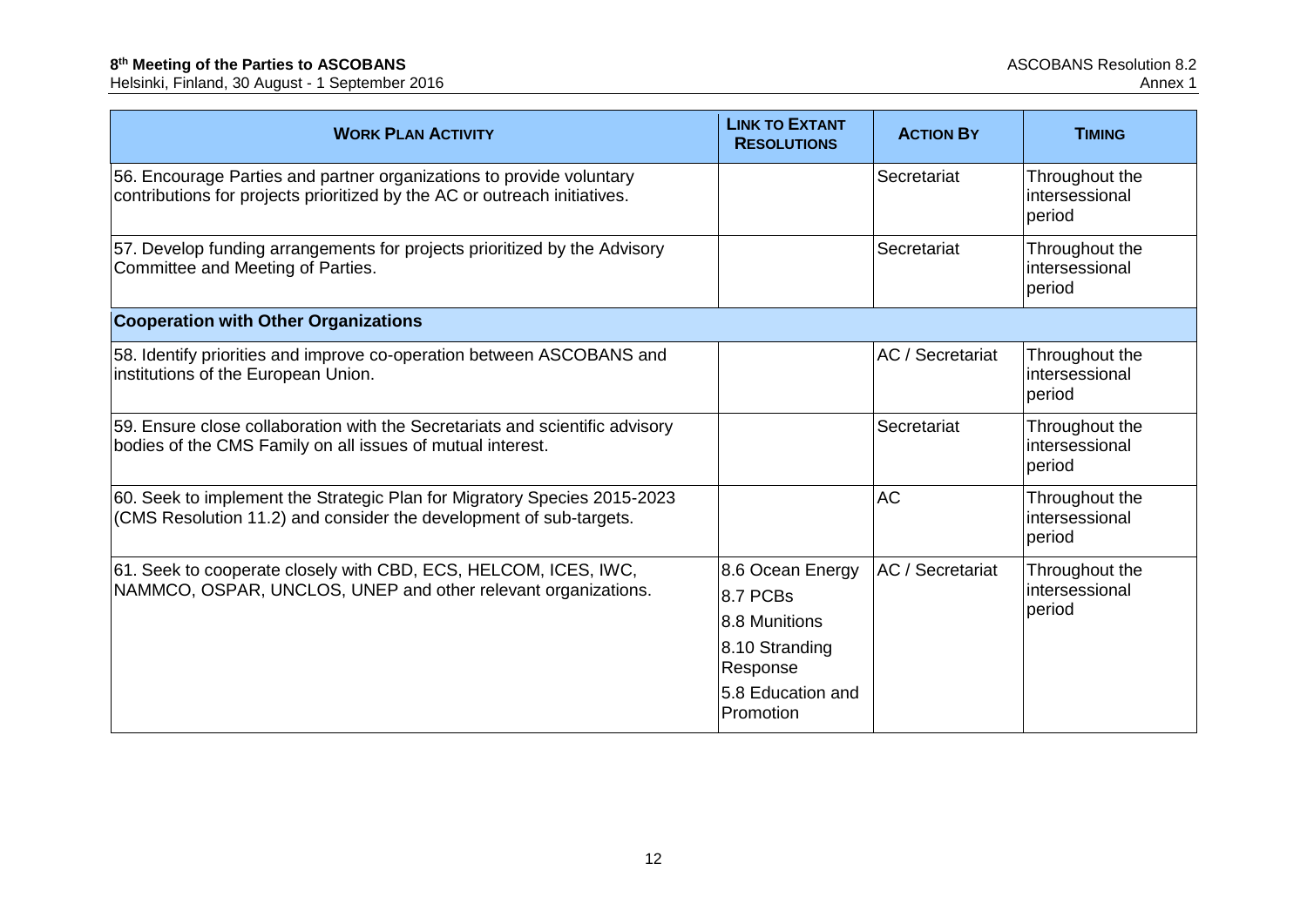| <b>WORK PLAN ACTIVITY</b>                                                                                                                                                                                                                                                                                    | <b>LINK TO EXTANT</b><br><b>RESOLUTIONS</b> | <b>ACTION BY</b>                    | <b>TIMING</b>                              |
|--------------------------------------------------------------------------------------------------------------------------------------------------------------------------------------------------------------------------------------------------------------------------------------------------------------|---------------------------------------------|-------------------------------------|--------------------------------------------|
| 62. Seek to collaborate with the ICES Working Group on Bycatch of Protected<br>Species (WGBYC), the Scientific, Technical and Economic Committee for<br>Fisheries (STECF) established by the European Union, the Regional<br>Coordination Groups, and other relevant organizations addressing bycatch.       | 8.5 Bycatch                                 | <b>AC</b>                           | Throughout the<br>intersessional<br>period |
| 63. Transmit information on the effects of PCBs on small cetaceans to UNEP,<br>the Stockholm Convention, the CLRTAP Protocol on POPs, HELCOM and<br>OSPAR for further consideration and possible action, and seek to engage with<br>these processes as far as feasible.                                      | 8.7 PCBs                                    | Secretariat / Ac                    | Throughout the<br>intersessional<br>period |
| 64. Seek to strengthen collaboration with civil society organizations and non-<br>governmental organizations.                                                                                                                                                                                                |                                             | AC / Partners /<br>Secretariat      | Throughout the<br>intersessional<br>period |
| 65. Compile a list of Dates of Interest and report back to each meeting of the<br>Advisory Committee on attendance at such meetings.                                                                                                                                                                         |                                             | Secretariat /<br>Parties / Partners | At each AC Meeting                         |
| 66. Insofar as budgetary provisions and guidance by the Advisory Committee<br>allow for it, ensure proper representation at meetings of other relevant<br>organizations.                                                                                                                                     |                                             | Secretariat                         | Throughout the<br>intersessional<br>period |
| <b>National Reports</b>                                                                                                                                                                                                                                                                                      |                                             |                                     |                                            |
| 67. Develop the sections of the reporting format one by one, starting with those<br>to be considered in each report and at the first Advisory Committee Meeting<br>after MOP8.                                                                                                                               |                                             | <b>AC</b>                           | Annually                                   |
| 68. In developing the detail of each section, consult experts on the subjects in<br>order to ensure that essential information is gathered in a form that<br>standardizes responses and lends itself to statistical analysis as far as<br>possible, and decide which topics should be reported on by region. |                                             | <b>AC</b>                           | Annually                                   |
| 69. Make full use of the information submitted in order to assess progress in<br>the implementation of the Agreement and make recommendations to Parties.                                                                                                                                                    |                                             | <b>AC</b>                           | Annually                                   |